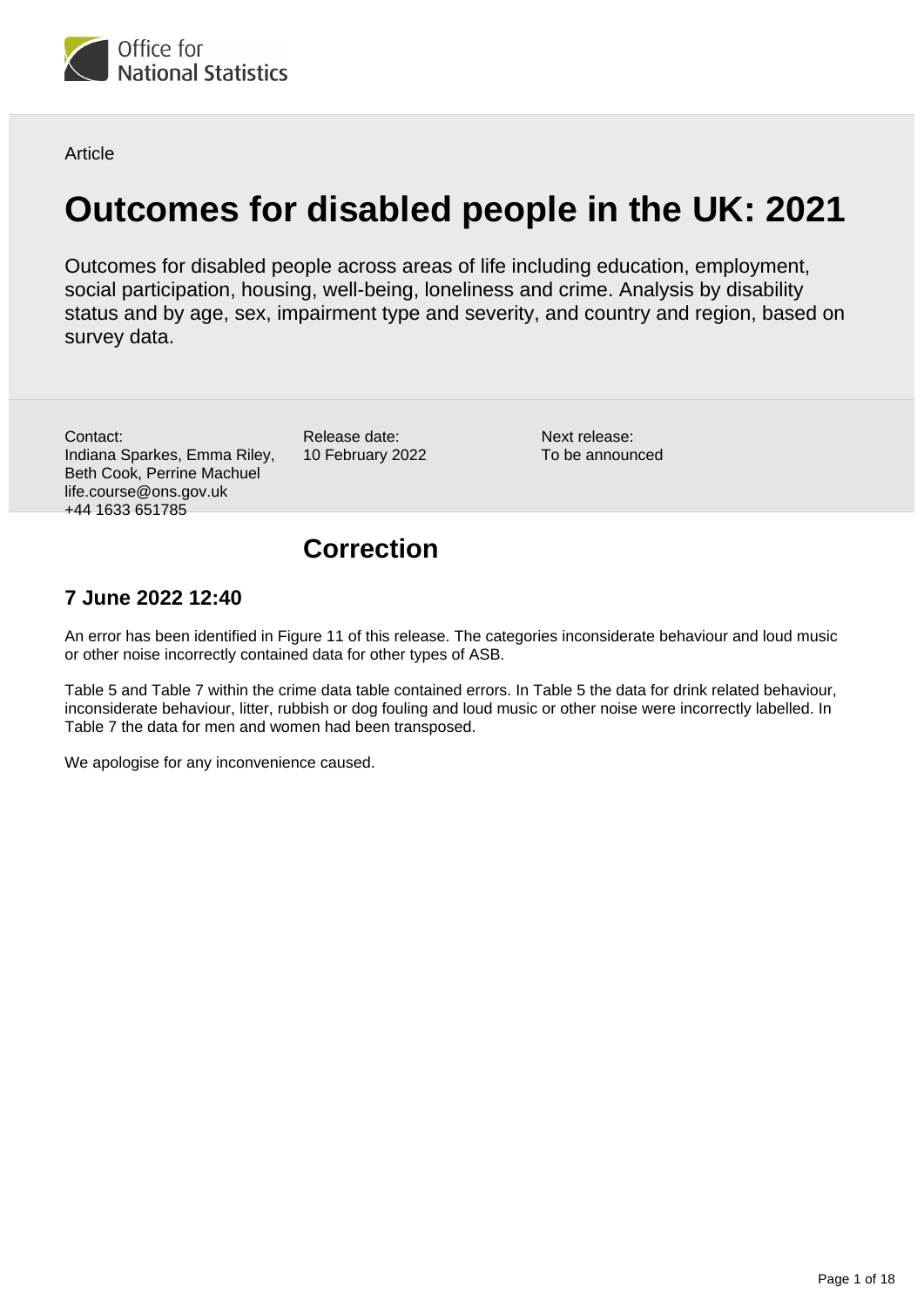# **Table of contents**

- 1. [Main points](#page-2-0)
- 2. [Overview](#page-2-1)
- 3. [Education](#page-3-0)
- 4. [Employment](#page-5-0)
- 5. [Social participation](#page-9-0)
- 6. [Housing](#page-10-0)
- 7. [Well-being](#page-11-0)
- 8. [Loneliness](#page-12-0)
- 9. [Crime](#page-13-0)
- 10. [Outcomes for disabled people in the UK data](#page-14-0)
- 11. **[Glossary](#page-14-1)**
- 12. [Data sources and quality](#page-15-0)
- 13. [Related links](#page-17-0)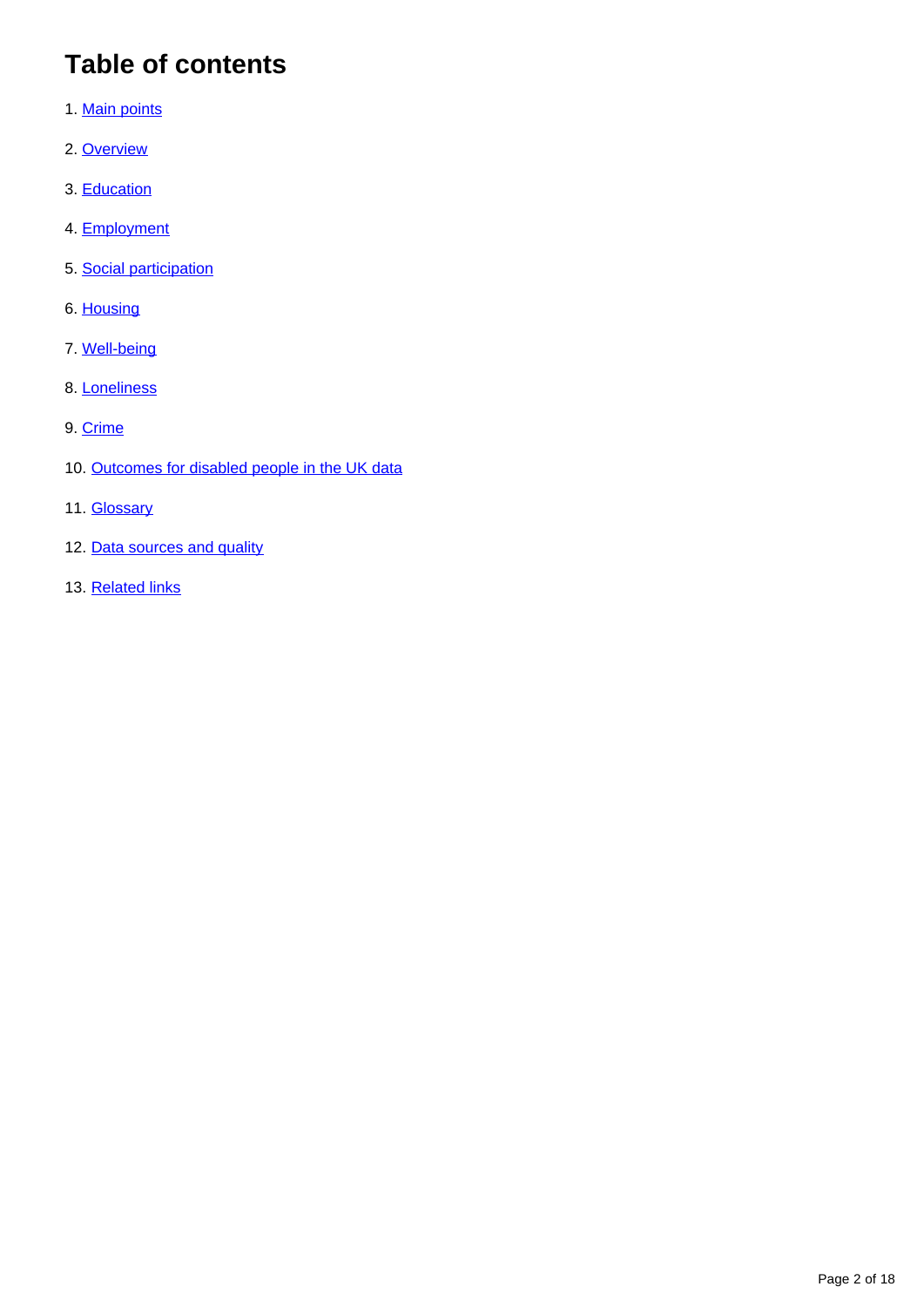# <span id="page-2-0"></span>**1 . Main points**

- One-quarter (24.9%) of disabled people aged 21 to 64 years in the UK had a degree as their highest qualification compared with 42.7% of non-disabled people; 13.3% of disabled people had no qualifications compared with 4.6% of non-disabled people (year ending June 2021).
- Compared with the year ending June 2020 (23.0%), the proportion of disabled people with a degree as their highest qualification increased by 1.9 percentage points; there was also a lower proportion of disabled people having no qualification (a decrease of 1.9 percentage points).
- Around half of disabled people aged 16 to 64 years (53.5%) in the UK were in employment compared with around 8 in 10 (81.6%) for non-disabled people (July to September 2021); disabled people with severe or specific learning difficulties, autism and mental illness had the lowest employment rates.
- Nearly 1 in 4 (24.9%) disabled people aged 16 to 64 years in the UK rented social housing compared with fewer than 1 in 10 (7.9%) non-disabled people; they were also less likely to own their own home (39.7%) and less likely to live with parents (16.4%) than non-disabled people (53.3% and 19.2% respectively) (year ending June 2021).
- Comparing the housing situation of disabled people over time, a decrease of 1.7 percentage points was seen in the proportion of home ownership in 2021, compared with 2020 (41.4% in 2020, compared with 39.7% in 2021).
- Disabled people aged 16 to 64 years had poorer ratings than non-disabled people on all four personal wellbeing measures; average anxiety levels were higher for disabled people at 4.6 out of 10, compared with 3.0 out of 10 for non-disabled people (year ending June 2021).
- The proportion of disabled people (15.1%) aged 16 years and over in England who reported feeling lonely "often or always" was over four times that of non-disabled people (3.6%) (year ending March 2021).

## <span id="page-2-1"></span>**2 . Overview**

This article explores a selection of outcomes for disabled people in the UK. It presents a brief summary of findings for a number of topics, highlighting significant differences. The analysis is taken from multiple data sources with related data in the [associated datasets](https://www.ons.gov.uk/peoplepopulationandcommunity/healthandsocialcare/disability/articles/outcomesfordisabledpeopleintheuk/2020#outcomes-for-disabled-people-in-the-uk-data). Covering 2013 to 2021, information about disabled people is disaggregated by characteristics such as age and sex, geographical breakdowns, and specific aspects of disability such as main impairment type and severity. Prevalence of disability in the UK is provided by the Family [Resource Survey \(FRS\) tables.](https://www.gov.uk/government/statistics/family-resources-survey-financial-year-2019-to-2020)

Please see the Data sources and quality section or the **accompanying methodology article** for more information on the methodology for each topic and the impact of coronavirus (COVID-19) on data collection and how we mitigate this.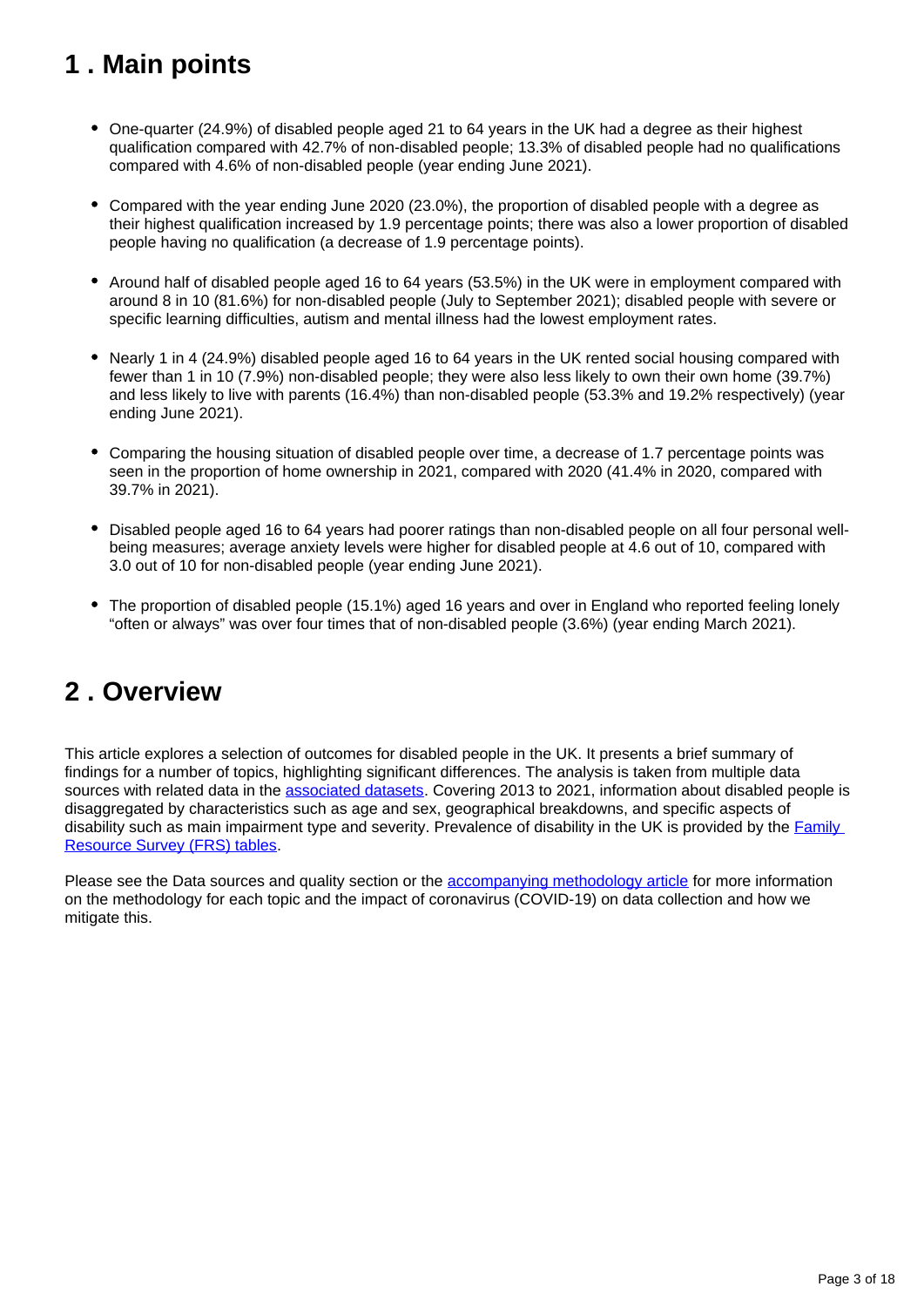# <span id="page-3-0"></span>**3 . Education**

The education analysis was carried out using the Annual Population Survey (APS), using UK data for the year ending June 2021.

A quarter (24.9%) of disabled people aged 21 to 64 years had a degree or equivalent as their highest qualification, compared with 42.7% of non-disabled people. In addition, disabled people were almost three times as likely to have no qualifications (13.3%) than non-disabled people (4.6%). Disabled people were also more likely to have GCSE grades C and higher or equivalent as their highest form of qualification (23.3%), in comparison with non-disabled people (17.4%).

Compared with the year ending June 2020 (23.0%), the percentage of disabled people who had a degree or equivalent as their highest form of qualification increased by 1.9 percentage points in 2021 (24.9%). This reflects the long-term increases in degree attainment that are apparent in Figure 1. There was also a lower proportion of disabled people in 2021 (13.3%) having no qualification compared with the previous year (15.2%).

#### **Figure 1: The proportion of disabled people with no qualification decreased between 2014 and 2021, while those obtaining degrees has steadily increased**

**Proportion of disabled people by highest qualification, aged 21 to 64 years old, UK, year ending June 2014 to year ending June 2021**

## Figure 1: The proportion of disabled people with no qualification decreased between 2014 and 2021, while those obtaining degrees has steadily increased

Proportion of disabled people by highest qualification, aged 21 to 64 years old, UK, year ending lune 2014 to year ending lune 2021



#### **Source: Office For National Statistics - Annual Population Survey**

#### **Notes:**

1. The analysis only includes disabled people and those who have finished their education.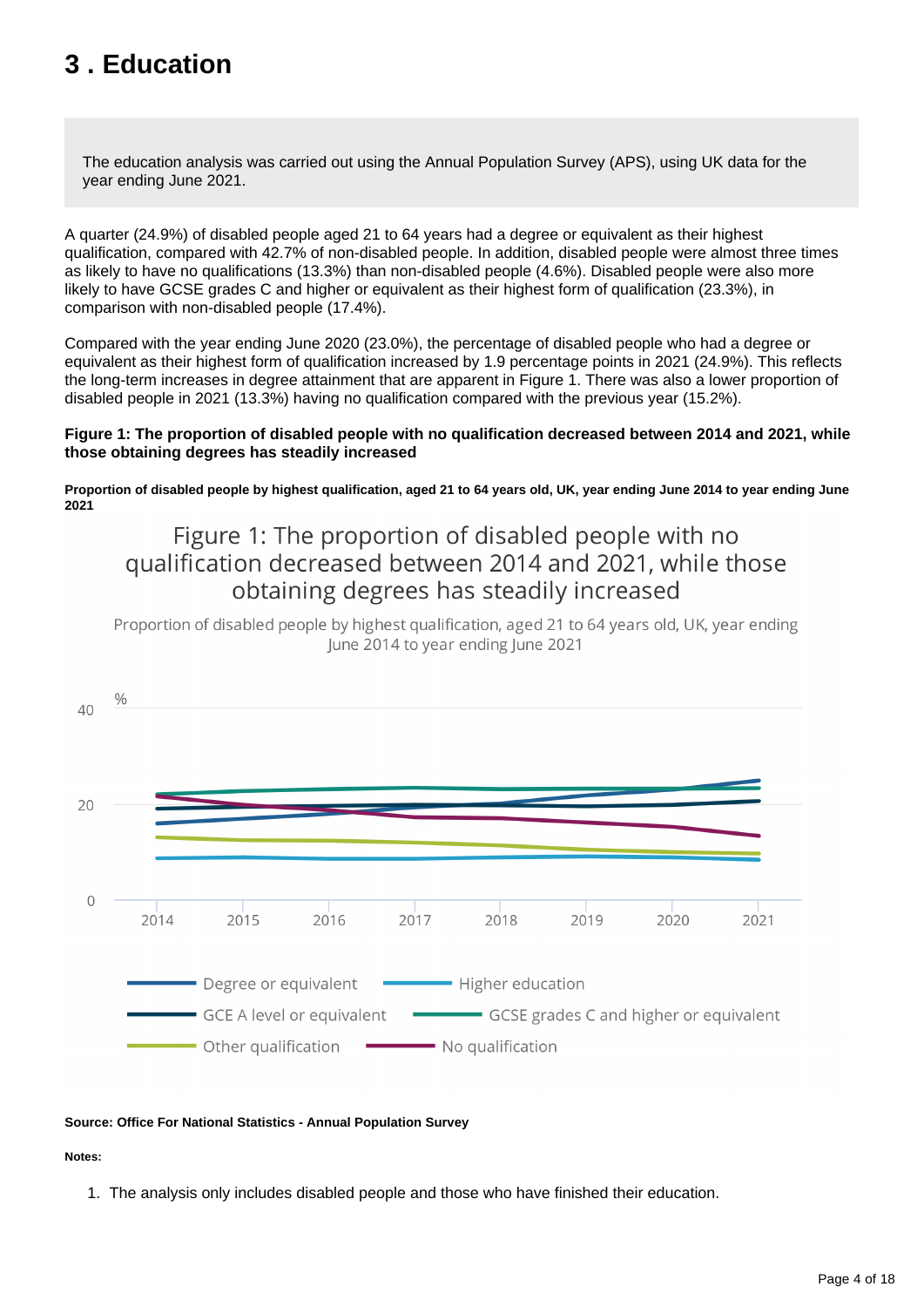Across all age groups (21 to 64 years), disabled people were less likely to have obtained a degree and more likely to have no qualifications than non-disabled people. For both disabled and non-disabled people, the two oldest age groups (55 to 59 years and 60 to 64 years) saw the largest proportions of those with no qualifications and the largest contrast between them (17.2% for disabled people and 6.8% for non-disabled people aged 55 to 59 years, and 19.2% for disabled people and 8.9% for non-disabled people aged 60 to 64 years). This may reflect changes to the education system since 1970, which mean that it has become more common for all people to access education in younger age groups.

The largest disparity between disabled and non-disabled people achieving a degree was seen for the youngest age group (21 to 24 years), with 17.8% of disabled people obtaining a degree compared with 42.5% of nondisabled people, a difference of 24.7 percentage points. This contrast has increased since 2020 (17.3 percentage points) and 2019 (14.8 percentage points).

#### **Figure 2: Between year ending June 2019 and 2021, the proportion of non-disabled people aged 21 to 24 years with a degree has increased while the proportion of disabled people with a degree in that age group remained stable**

**Proportion of disabled and non-disabled people aged 21 to 24 years with a degree as highest qualification, UK**

#### **Download the data**

#### [.xlsx](https://www.ons.gov.uk/visualisations/dvc1794/fig2b/datadownload.xlsx)

Despite an increase in the overall proportion of disabled people obtaining a degree in 2021 compared with earlier years, the disparity between the youngest age group (21 to 24 years) is driven by an increasing trend in nondisabled people achieving a degree. Degree attainment for disabled people (21 to 24 years) has remained similar over the past three years. This disparity seems to contradict trends reflecting changes to the education system and may be because of new factors.

Comparing UK countries, England saw the highest proportion of disabled and non-disabled people achieving degrees. This has been increasing annually between 2018 (22.4% for disabled and 38.7% for non-disabled) and 2021 (25.7% for disabled and 42.9% for non-disabled). Comparing 2021 to 2020, for Scotland, Northern Ireland, and England, the gap between disabled and non-disabled people achieving degrees significantly increased.

Please see the [Disability and education dataset](https://www.ons.gov.uk/peoplepopulationandcommunity/healthandsocialcare/disability/datasets/disabilityandeducation) for more information.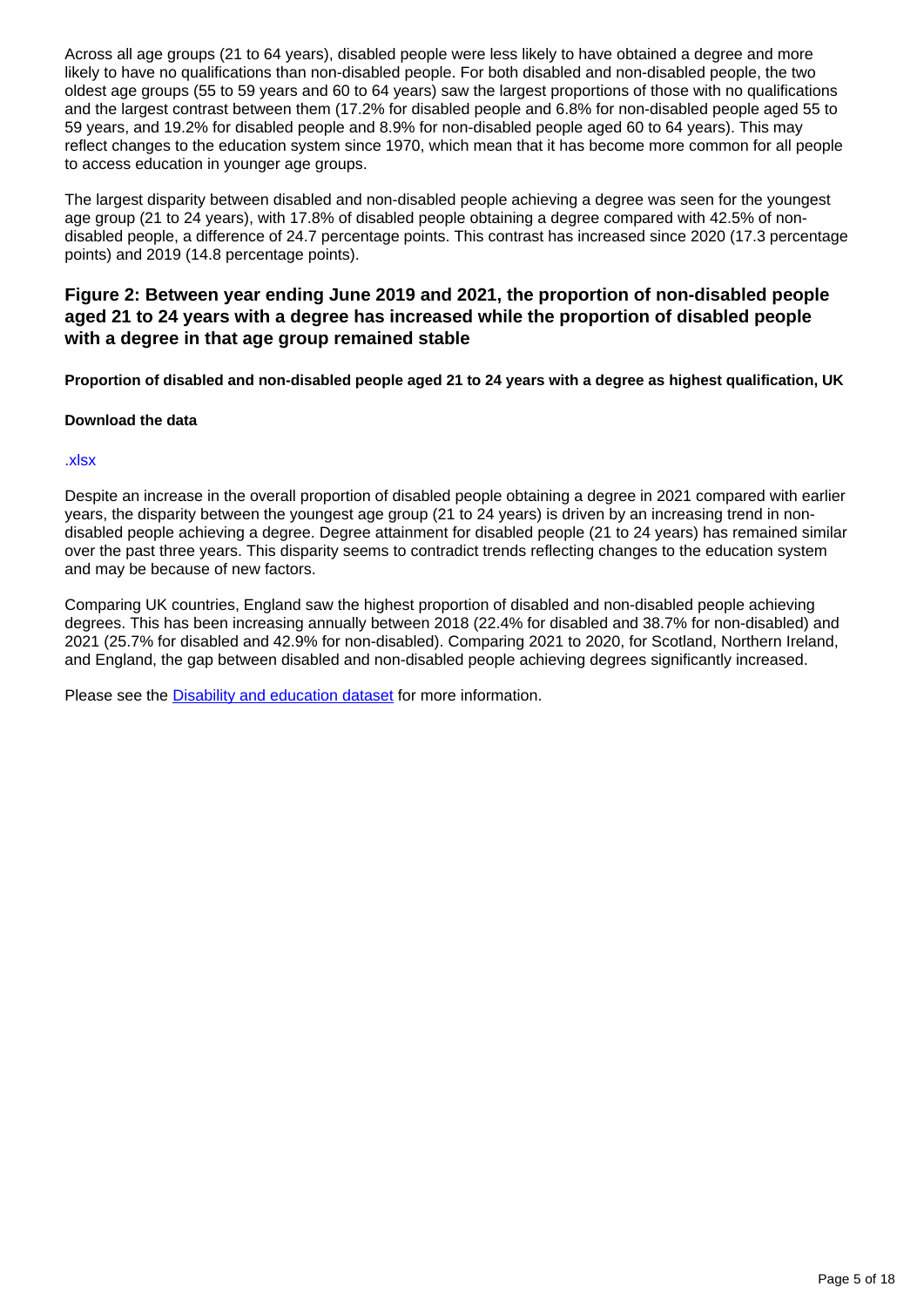# <span id="page-5-0"></span>**4 . Employment**

Quarterly updates on the labour market status of disabled people are published in [these datasets](https://www.ons.gov.uk/employmentandlabourmarket/peopleinwork/employmentandemployeetypes/datasets/labourmarketstatusofdisabledpeoplea08) based on the [Labour Force Survey.](https://www.ons.gov.uk/surveys/informationforhouseholdsandindividuals/householdandindividualsurveys/labourforcesurvey)

Between July and September 2021, 53.5% of disabled people aged 16 to 64 years in the UK were employed compared with 81.6% of non-disabled people. While similar patterns were seen for both sexes, a larger gap was seen in the employment rate between disabled and non-disabled men (31.1 percentage points) than for women (24.8 percentage points). The larger disparity was driven by the higher employment rate for non-disabled men (84.9%) than for non-disabled women (78.1%) while the employment rates for disabled people of both sexes were similar (53.8% for men and 53.3% for women).

#### **Figure 3: Employment rates for disabled men and women are similar, but the greatest gap in employment is between disabled and non-disabled men**

**Employment rate for disabled and non-disabled people aged 16 to 64 years, by sex, UK, July to September 2013 to July to September 2021**

## Figure 3: Employment rates for disabled men and women are similar, but the greatest gap in employment is between disabled and non-disabled men

Employment rate for disabled and non-disabled people aged 16 to 64 years, by sex, UK, July to September 2013 to July to September 2021



#### **Source: Office for National Statistics - Labour market A08 dataset, Labour Force Survey**

#### **Notes:**

1. This data is taken from the UK GSS harmonised disability rates for men and women in the AO8 tables.

All further employment analysis was carried out using the Annual Population Survey (APS) to facilitate analysis of smaller groups, using UK data for the year ending June 2021.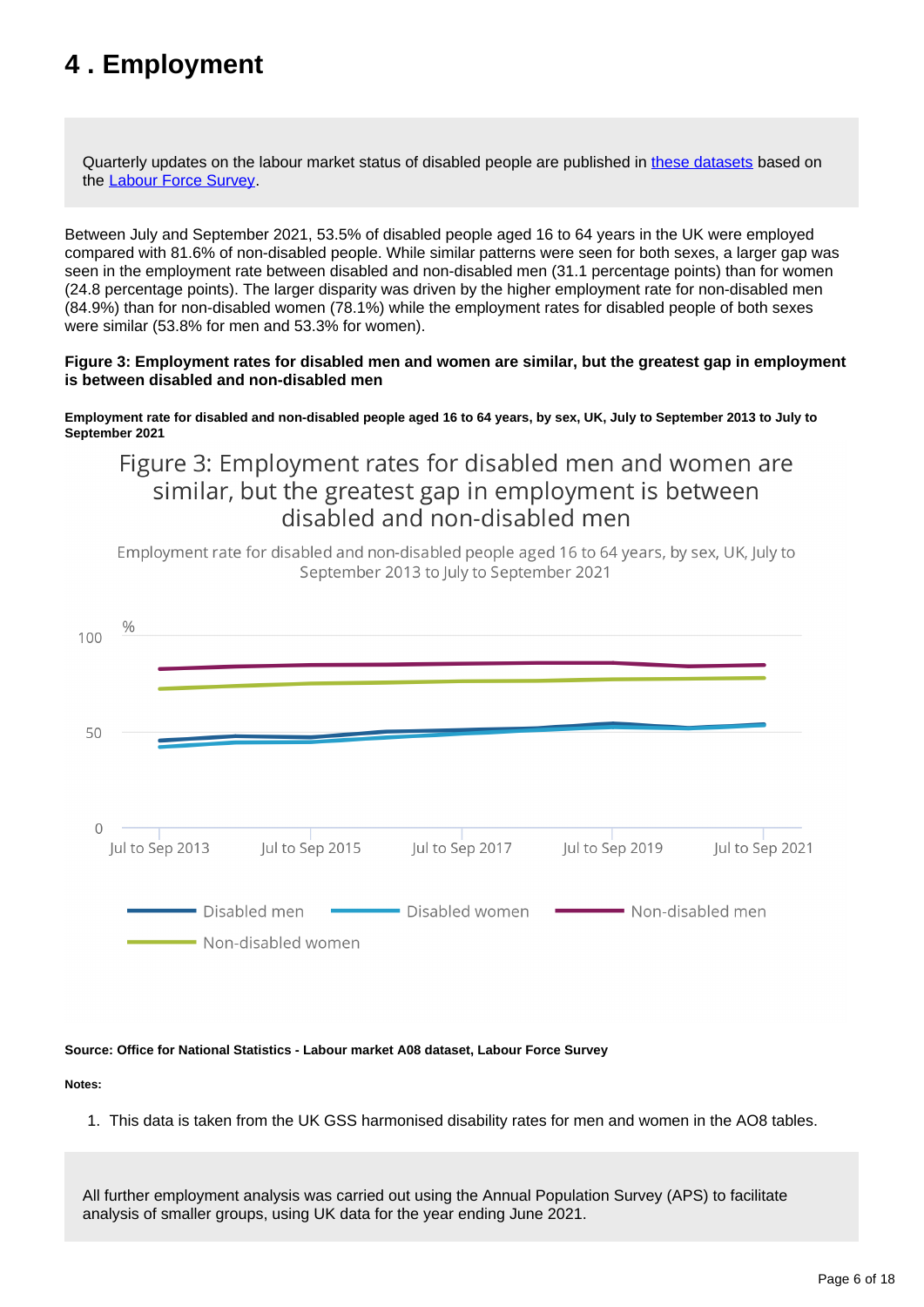### **Figure 4: The disability employment gap is largest between those aged 45 to 49 years and 55 to 59 years**

**Employment rate for disabled and non-disabled people aged 16 to 64 years, by age, UK, year ending June 2021**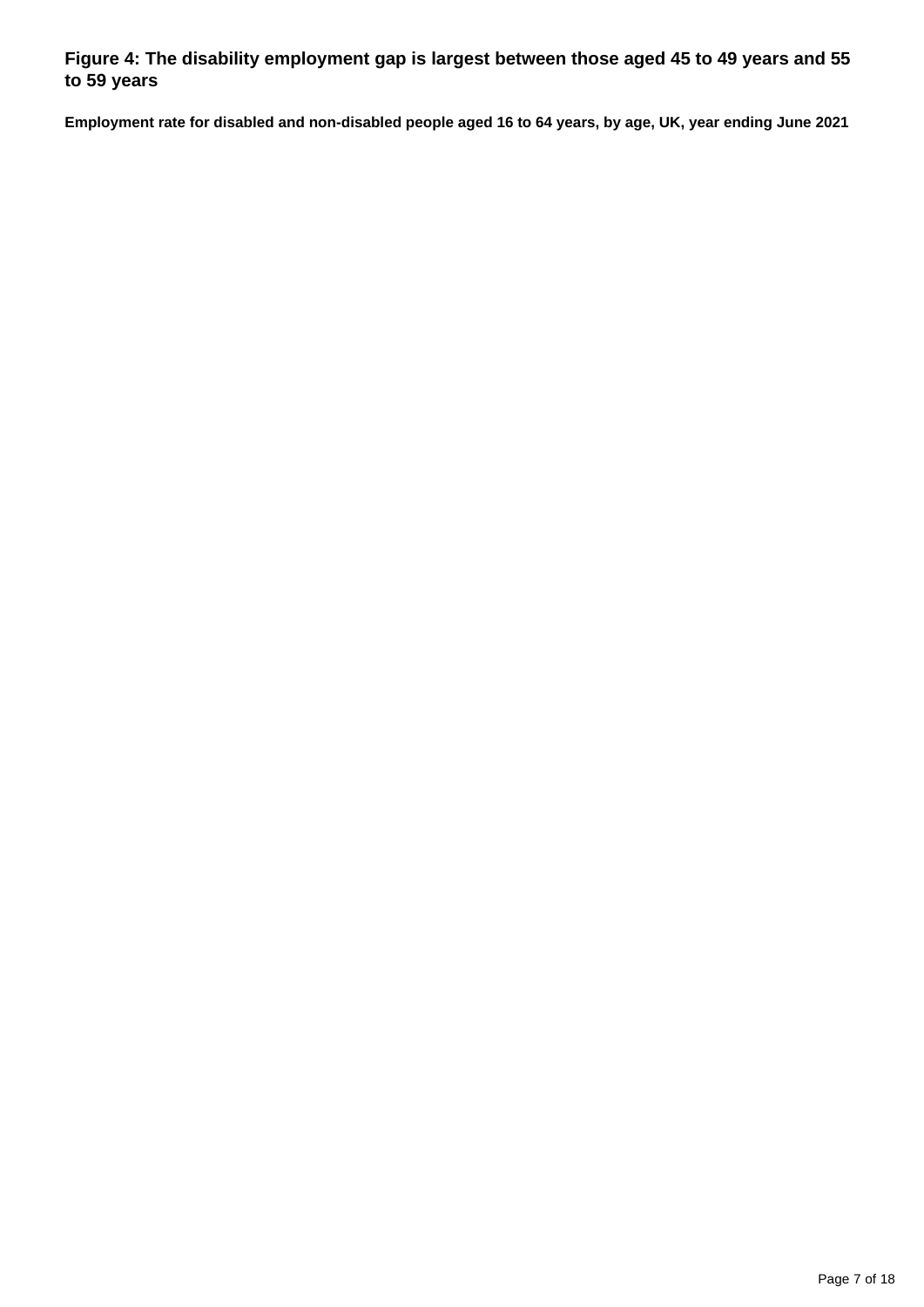#### [.xlsx](https://www.ons.gov.uk/visualisations/dvc1794/fig4/datadownload.xlsx)

Across all age groups, the employment rate was lower for disabled than non-disabled people, with the greatest employment gaps seen for those aged between 45 to 49 years, 50 to 54 years, and 55 to 59 years. The employment gap for disabled people aged 45 to 49 years was 32.9 percentage points, for those aged 50 to 54 years it was 34.5 percentage points, and for those aged 55 to 59 years it was 34.7 percentage points.

While the employment gap was smallest between disabled and non-disabled people aged 16 to 19 years, both groups were least likely to be employed at this age (the employment rate for disabled people was 18.5%, compared with 29.6% of non-disabled people, which is a percentage point difference of 11.1). These trends have been consistent between years ending June 2014 and June 2021, but the employment gap has reduced in all age categories.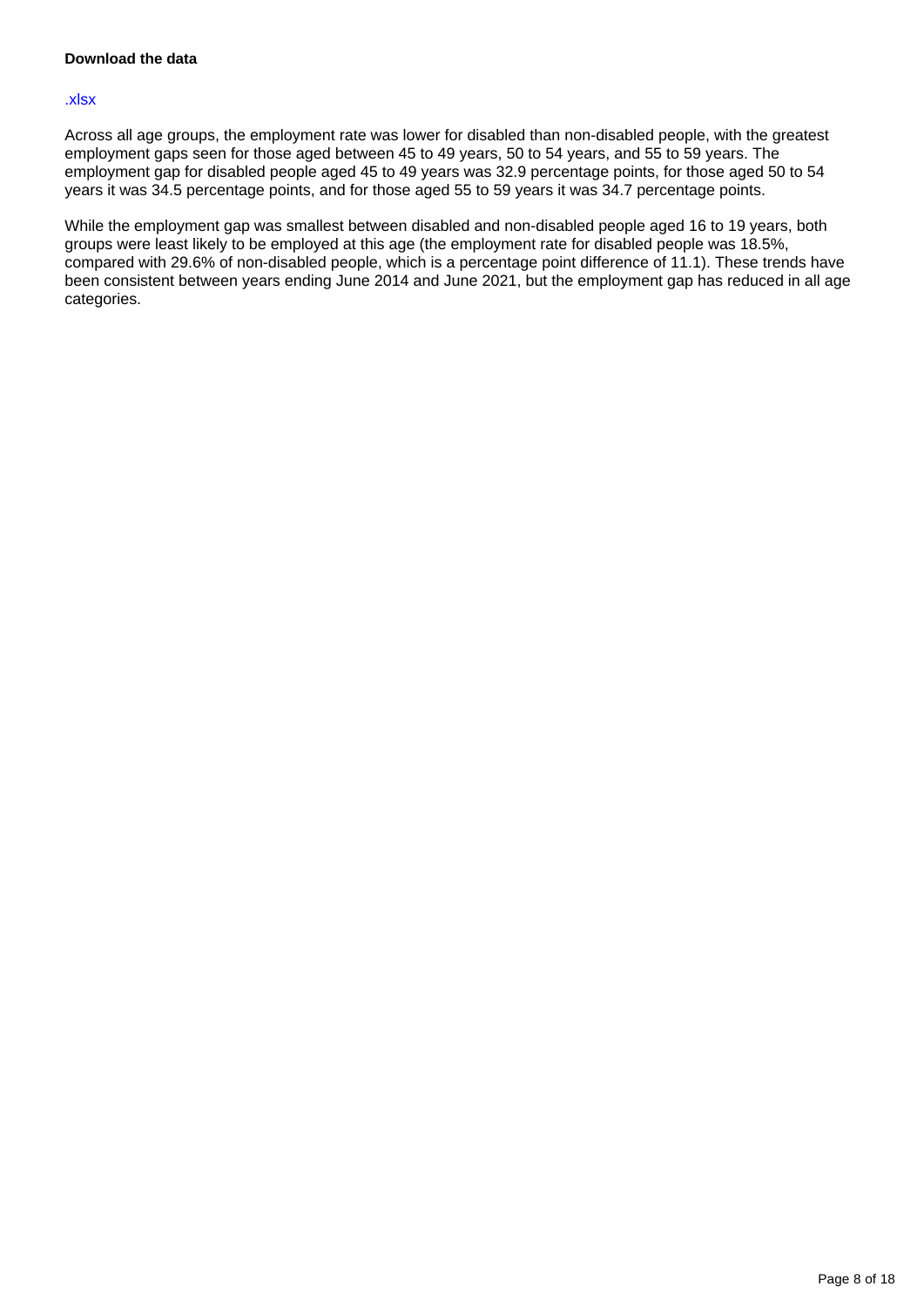#### **Figure 5: Disabled people with severe or specific learning difficulties, autism and mental illness had the lowest employment rates**

**Employment rates of disabled people, by main impairment, aged 16 to 64 years, UK, year ending June 2021**

## Figure 5: Disabled people with severe or specific learning difficulties, autism and mental illness had the lowest employment rates

Employment rates of disabled people, by main impairment, aged 16 to 64 years, UK, year ending June 2021



#### **Source: Office For National Statistics - Annual Population Survey**

**Notes:**

- 1. Speech impediment has been grouped with the "other problems or disabilities" category because of low sample size.
- 2. Analysis by impairment is based on the "main impairment" as reported by the respondent.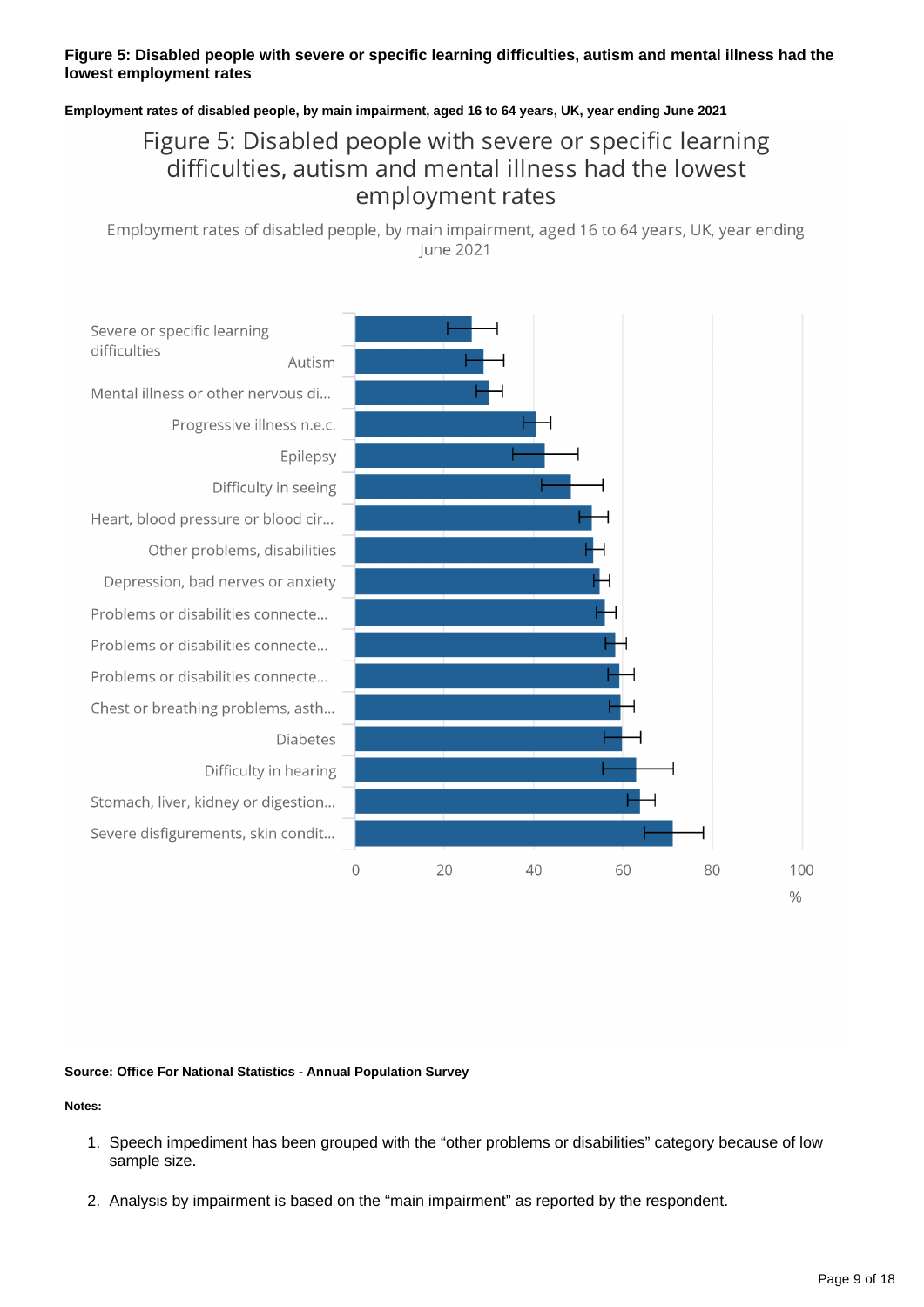Figure 5 shows how the employment rates of disabled people varied by main impairment type. Disabled people with severe or specific learning difficulties (26.2%), autism (29.0%), and mental illness or other nervous disorders (30.1%) had employment rates that were lower than disabled people with other impairment types.

### **Type of occupation and working patterns**

As shown in Figure 6, differences were seen between the type of occupation disabled and non-disabled people were working in. When looking at type of employment, there were more disabled people who were self-employed (13.8%) than non-disabled people (12.5%). These trends are consistent with 2020.

#### **Figure 6: Working disabled people were less likely to work as managers, directors and senior officials or in professional occupations than working non-disabled people**

**Occupation of working disabled and non-disabled people, aged 16 to 64 years, UK, year ending June 2021**

#### **Download the data**

[.xlsx](https://www.ons.gov.uk/visualisations/dvc1794/fig6/datadownload.xlsx)

Please see the **Disability and employment dataset** for more information.

# <span id="page-9-0"></span>**5 . Social participation**

The social participation analysis was carried out using the Community Life Survey (CLS), collected in England for the year ending March 2021.

### **Civic engagement and social action**

In the year ending March 2021, disabled people aged 16 years and over were as likely to have been involved in civic participation (45.7%), such as signing a petition or attending a public rally, as non-disabled people (43.0%). Similar proportions of disabled and non-disabled people were also involved in civic consultations, civic activism, and social action in 2021.

While higher proportions of disabled people were involved in civic participation in 2018 and 2019 (45.5% and 41.5%) than non-disabled people (38.4% and 35.1%), this difference is no longer significant in 2020 or 2021 because of increased participation of non-disabled people (42.1% in 2020 compared with 35.1% in 2019).

#### **Figure 7: Disabled people as likely as non-disabled people to be involved in civic consultations, civic activism, and social action in 2021**

**Percentage of disabled and non-disabled people who engaged in civic participation, civic consultation, civic activism and social action, England, year ending March 2021**

**Notes:**

1. Please refer to methodology article for definitions of all civic engagements and social action.

#### **Download the data**

[.xlsx](https://www.ons.gov.uk/visualisations/dvc1794/fig7/datadownload.xlsx)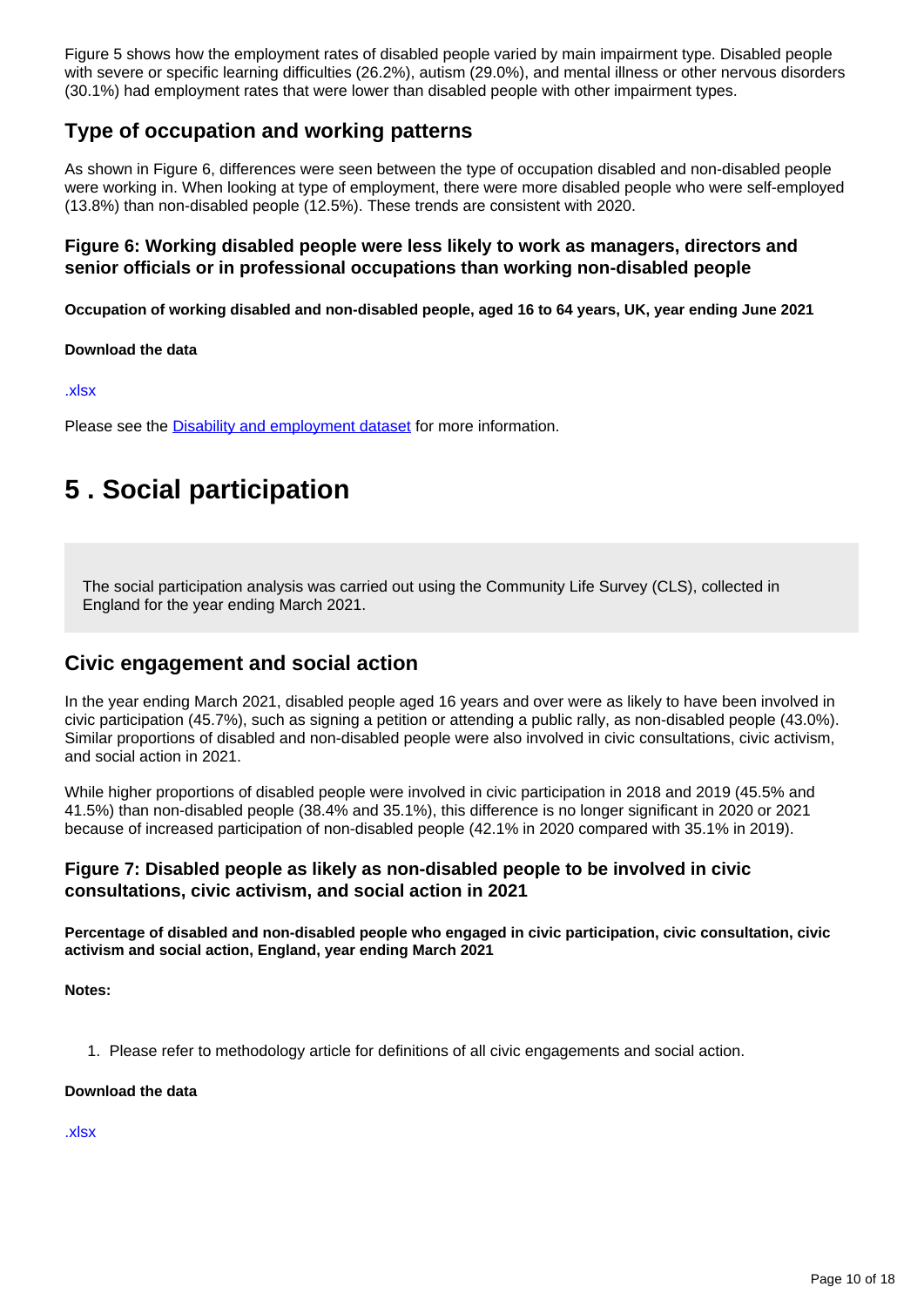### **Volunteering**

Disabled people showed similar proportions of participation in either formal or informal volunteering (30.4% for formal and 56.6% for informal) to non-disabled people (32.9% and 55.6% respectively) in 2021.

For both disabled and non-disabled people, involvement in formal volunteering decreased between 2020 and 2021, a reduction of 8.5 percentage points for disabled people and 8.0 percentage points for non-disabled people.

Disabled people who said they were limited a little (33.8%) were more likely to formally volunteer than those who said they were limited a lot (22.9%) in 2021. Among those who said they were limited a little, a lower proportion were involved in formal volunteering in 2021 (33.8%) compared with 2020 (43.0%). The 2021 estimate was also significantly lower than the previously recorded estimates for 2018, 2019 and 2020 (41.9%, 42.0%, 43.0%).

Please see the [Disability and social participation dataset](https://www.ons.gov.uk/peoplepopulationandcommunity/healthandsocialcare/disability/datasets/disabilityandsocialparticipation) for more information.

# <span id="page-10-0"></span>**6 . Housing**

The housing analysis was carried out using the Annual Population Survey (APS), using UK data for the year ending June 2021.

In the year ending June 2021, 24.9% of disabled people aged 16 to 64 years rented social housing compared with only 7.9% of non-disabled people. This was consistent with 2020. In 2021, disabled people were less likely to own their own home (39.7%) or to live with parents (16.4%) than non-disabled people (53.3% and 19.2% respectively).

#### **Figure 8: One quarter of disabled people rented social housing in 2021**

**Housing situation of disabled and non-disabled people aged 16 to 64 years, UK, year ending June 2021**

#### **Notes:**

1. "Living with parents" also includes students at boarding school or those in halls of residence.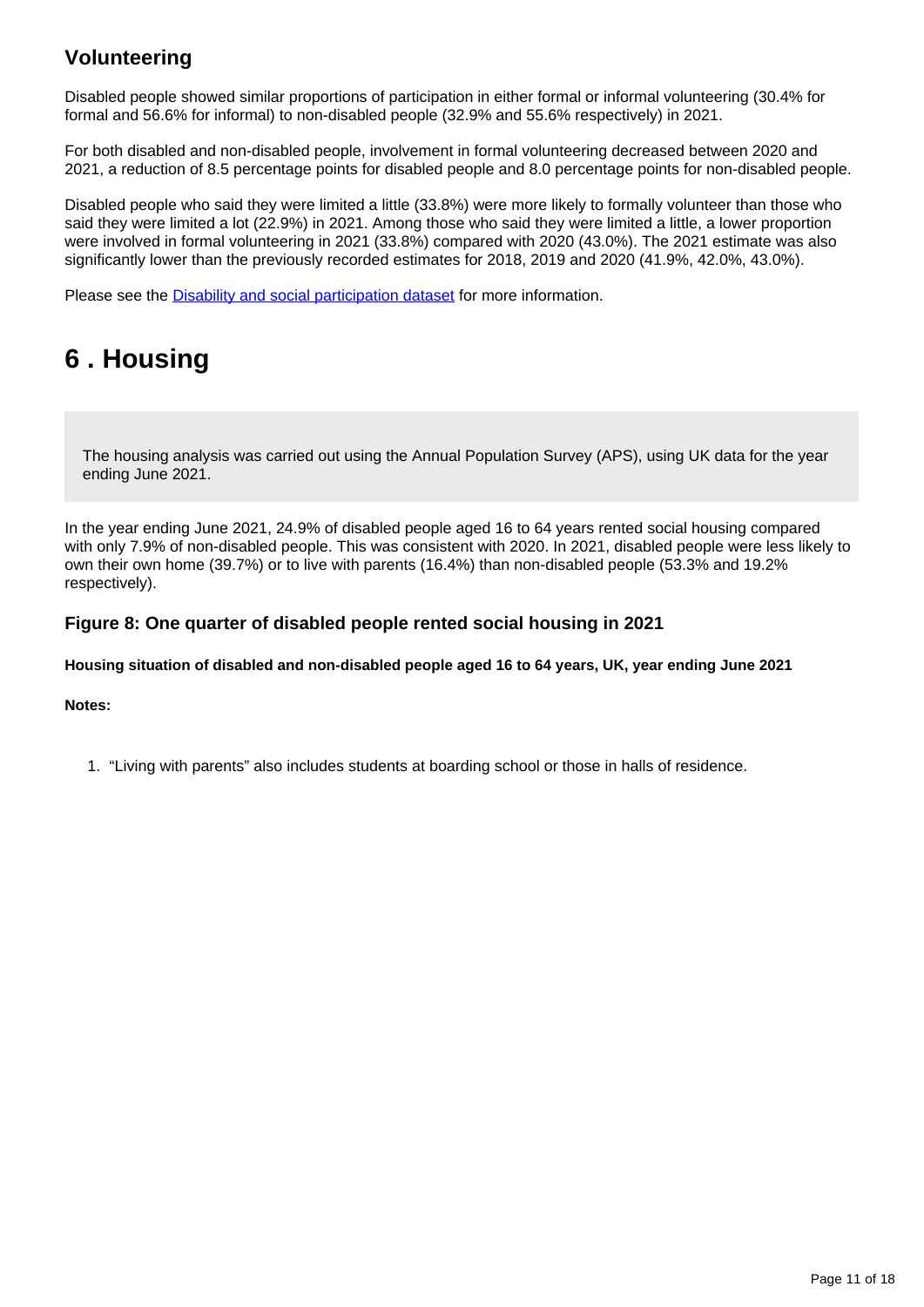#### **Download the data**

#### [.xlsx](https://www.ons.gov.uk/visualisations/dvc1794/fig8/datadownload.xlsx)

Comparing the housing situation of disabled people over time, a decrease of 1.7 percentage points was seen in the proportion of home ownership in 2021, compared with 2020 (41.4% in 2020, compared with 39.7% in 2021).

The housing situation of disabled and non-disabled people varied by sex. Disabled women were less likely to own a home (41.2% and 54.2%), less likely to live with their parents (12.7% and 17.1%) and more likely to rent social housing (26.8% and 9.2%) compared with non-disabled women. Similarly, disabled men were less likely to own their home (37.8% and 52.5%) and were more likely to rent social housing (22.5% and 6.6%) than non-disabled men.

Disabled people were significantly less likely to own their own home than non-disabled people across all ages (excluding ages 16 to 24 years). The largest disparity was seen for ages 45 to 49 years, where 46.4% of disabled people owned their own homes compared with 72.8% of non-disabled people, a percentage point difference of 26.4.

Housing situation did not differ significantly between most impairment types. However, those with autism, or severe or specific learning difficulties were more likely than those with any other main impairment type to be living with parents (76.0% and 65.9% respectively). They were also less likely to own their own homes compared with any other main impairment type (3.8% and 8.0% respectively).

Please see the [Disability and housing dataset](https://www.ons.gov.uk/peoplepopulationandcommunity/healthandsocialcare/disability/datasets/disabilityandhousinguk) for more information.

## <span id="page-11-0"></span>**7 . Well-being**

The well-being analysis was carried out using the Annual Population Survey (APS), using UK data for the year ending June 2021.

On average, disabled people aged 16 to 64 years had poorer ratings than non-disabled people on all four personal well-being measures, with the greatest disparity in average anxiety levels. In the year ending June 2021, the mean scores on these measures were:

- for life satisfaction, 6.5 out of 10 for disabled people, compared with 7.6 for non-disabled people
- for feeling that the things done in life are worthwhile, 7.0 out of 10 for disabled people, compared with 7.9 for non-disabled people
- for happiness yesterday, 6.4 out of 10 for disabled people, compared with 7.6 for non-disabled people
- for anxiety yesterday, 4.6 out of 10 for disabled people, compared with 3.0 for non-disabled people (higher numbers equate to poorer well-being in this measure)

#### **Figure 9: Disabled people reported poorer average well-being levels than non-disabled people**

**Average well-being ratings for disabled and non-disabled people, aged 16 to 64 years, UK, year ending June 2021**

#### **Notes:**

1. Higher numbers equate to poorer well-being when considering the anxiety measure.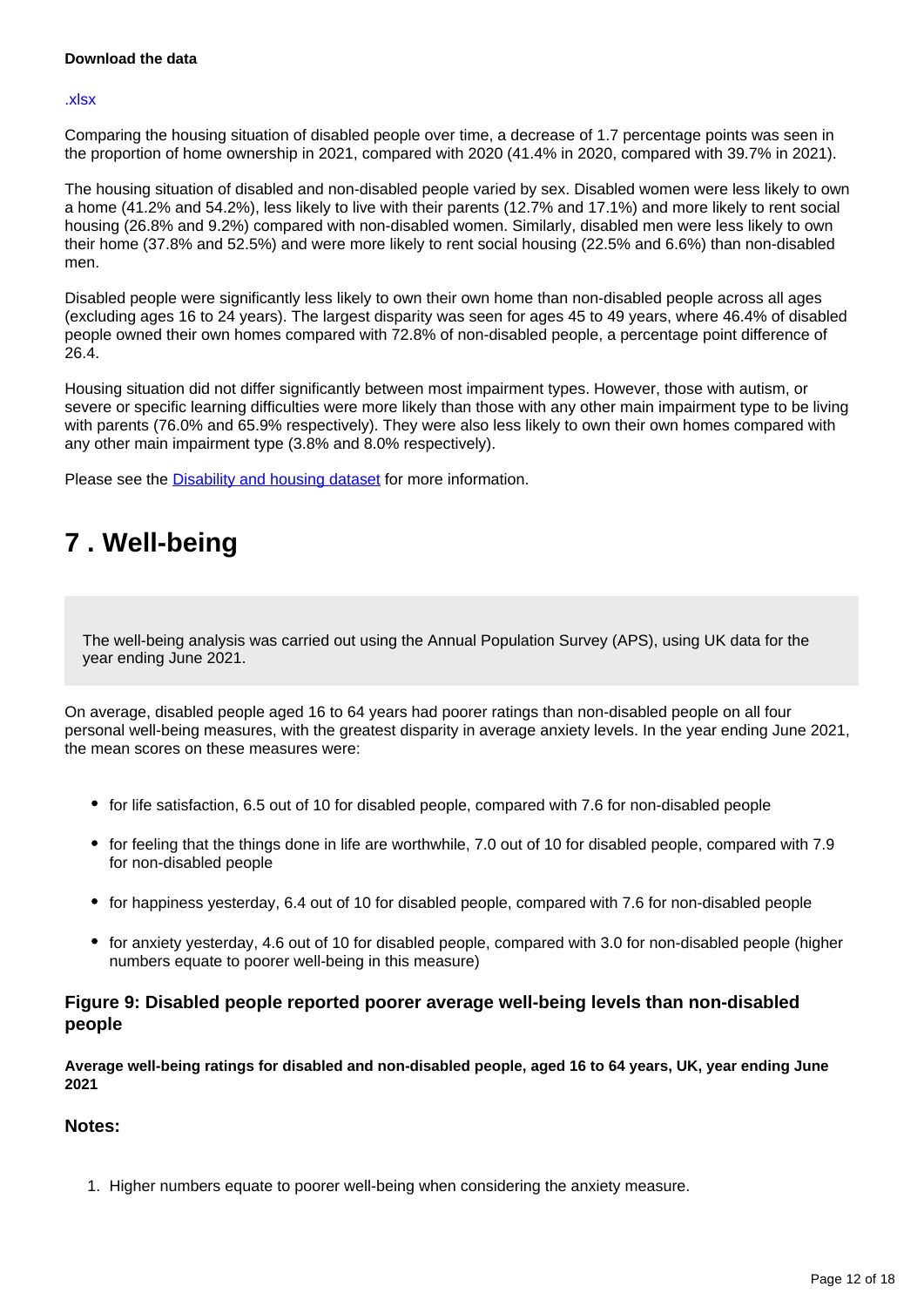#### **Download the data**

#### [.xlsx](https://www.ons.gov.uk/visualisations/dvc1794/fig9/datadownload.xlsx)

Both disabled (6.5) and non-disabled people (7.6) had lower ratings of life satisfaction in 2021, compared with 2020 (6.6 for disabled people, compared with 7.8 for non-disabled people). Although disabled people had overall poorer ratings, when comparing over time, non-disabled people also indicated poorer ratings of whether things done in life are worthwhile in 2021 compared with 2020.

Please see the [Disability and well-being dataset](https://www.ons.gov.uk/peoplepopulationandcommunity/healthandsocialcare/disability/datasets/disabilityandwellbeing) for more information.

## <span id="page-12-0"></span>**8 . Loneliness**

The loneliness analysis was carried out using the Community Life Survey (CLS), using data collected in England for the year ending March 2021.

In the year ending March 2021, disabled people were more likely to report feelings of loneliness "often or always" (15.1%) than non-disabled people (3.6%), a percentage point difference of 11.5. The disparity between disabled and non-disabled people has risen by 7.4 percentage points compared with 2014 (10.9% disabled and 3.5% nondisabled).

Estimates of disabled people who reported feeling lonely "often or always" (15.1%) are greater in 2021 than in 2014 (10.9%). By comparison, estimates of non-disabled people feeling lonely "often or always" from 2014 (3.5%) remain similar to those in 2021 (3.6%). For both groups, there were no significant changes in the estimates of those reporting feeling lonely "often or always" between 2021 and earlier years, other than 2014. Between 2020 and 2021, where data were collected during the coronavirus (COVID-19) pandemic, disabled people (1.0 percentage point) have seen a sharper increase than non-disabled people (0.1 percentage points), though these differences over time are not significant.

#### **Figure 10: The proportion of disabled people who felt lonely "often or always" in 2021 has increased compared with 2014**

**Proportion of people who feel lonely "often or always" by disability status, aged 16 years and over, England, year ending April 2014 to year ending March 2021**

#### **Download the data**

#### [.xlsx](https://www.ons.gov.uk/visualisations/dvc1794/fig10-line/datadownload.xlsx)

Disabled people aged 65 years and over were less likely to report feeling lonely "often or always" (8.6%) than those who were aged 35 to 49 years (19.2%), aged 25 to 34 years (18.6%) and aged 16 to 24 years (28.1%). Disabled people between the ages of 50 and 64 years were also significantly less likely to be lonely (13.4%) than those who were between ages 16 and 24 years (28.1%).

Those who were disabled and who reported being limited a lot in their day-to-day activities were more than twice as likely to say that they felt lonely "often or always" (25.5%) than those who said they were limited a little (10.4%). Those limited a lot were also seven times as likely to say they felt lonely as those who were nondisabled (3.6%).

Please see the **Disability and loneliness dataset** for more information.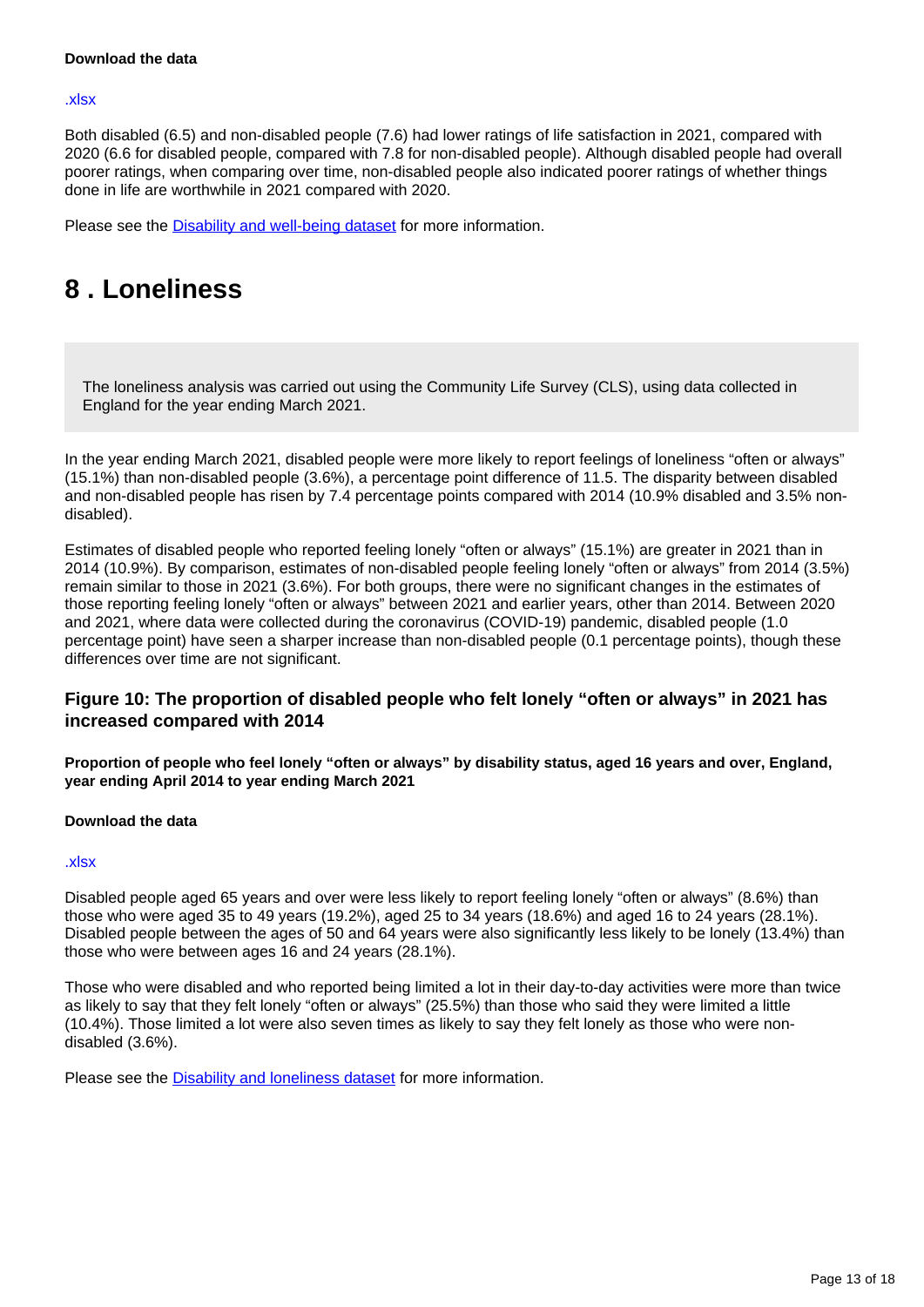# <span id="page-13-0"></span>**9 . Crime**

The crime analysis was carried out using data from the Crime Survey for England and Wales (CSEW) for the year ending March 2020.

Estimates for crime are based on 2020 data because of the impact of the coronavirus (COVID-19) pandemic on the Crime Survey for England and Wales (CSEW). Please see the associated [methodological article](https://www.ons.gov.uk/peoplepopulationandcommunity/healthandsocialcare/disability/methodologies/outcomesfordisabledpeopleintheukmethodology2021update) for more information. The definition of anti-social behaviour (ASB) used for the CSEW is any behaviour that causes people nuisance, annoyance, alarm or distress. This can include behaviours that are aggressive or intimidating.

In England and Wales, disabled people aged 16 years and over (43.4%) were significantly more likely to have experienced any ASB in the year ending March 2020 than non-disabled people (39%).

Both disabled men (43.6%) and women (43.3%) were equally as likely to experience ASB. However, the difference was greater between disabled women and non-disabled women (5.4 percentage points) than between disabled men and non-disabled men (3.5 percentage points).

Disabled people were more likely to experience any ASB than non-disabled people in all age groups apart from those aged 75 and over, where similar proportions were seen (23.8% and 23.6%). Irrespective of disability status, this age group experienced the least ASB. The largest percentage point difference (14.4) was seen for the age group 35 to 44 years, where 57.7% of disabled people of this age experienced ASB compared with 43.3% of nondisabled people.

#### **Figure 11: Disabled people were more likely to experience inconsiderate behaviour and nuisance neighbours as a form of anti-social behaviour than non-disabled people**

**Proportion of adults experiencing any anti-social behaviour in the last year by disability status and type of antisocial behaviour, England and Wales, year ending March 2020**

#### **Notes:**

- 1. This chart focuses on the ASB types that showed significant differences between disabled and nondisabled people.
- 2. Participants were able to answer all that apply.

#### **Download the data**

#### [.xlsx](https://www.ons.gov.uk/visualisations/dvc1794update/fig11-update/datadownload.xlsx)

Considering type of ASB, disabled people were generally more likely or as likely to experience any type of ASB than non-disabled people. Please refer to Figure 11 for the significant differences between them.

Please see the [Disability and crime dataset](https://www.ons.gov.uk/peoplepopulationandcommunity/healthandsocialcare/disability/datasets/disabilityandcrime) for more information.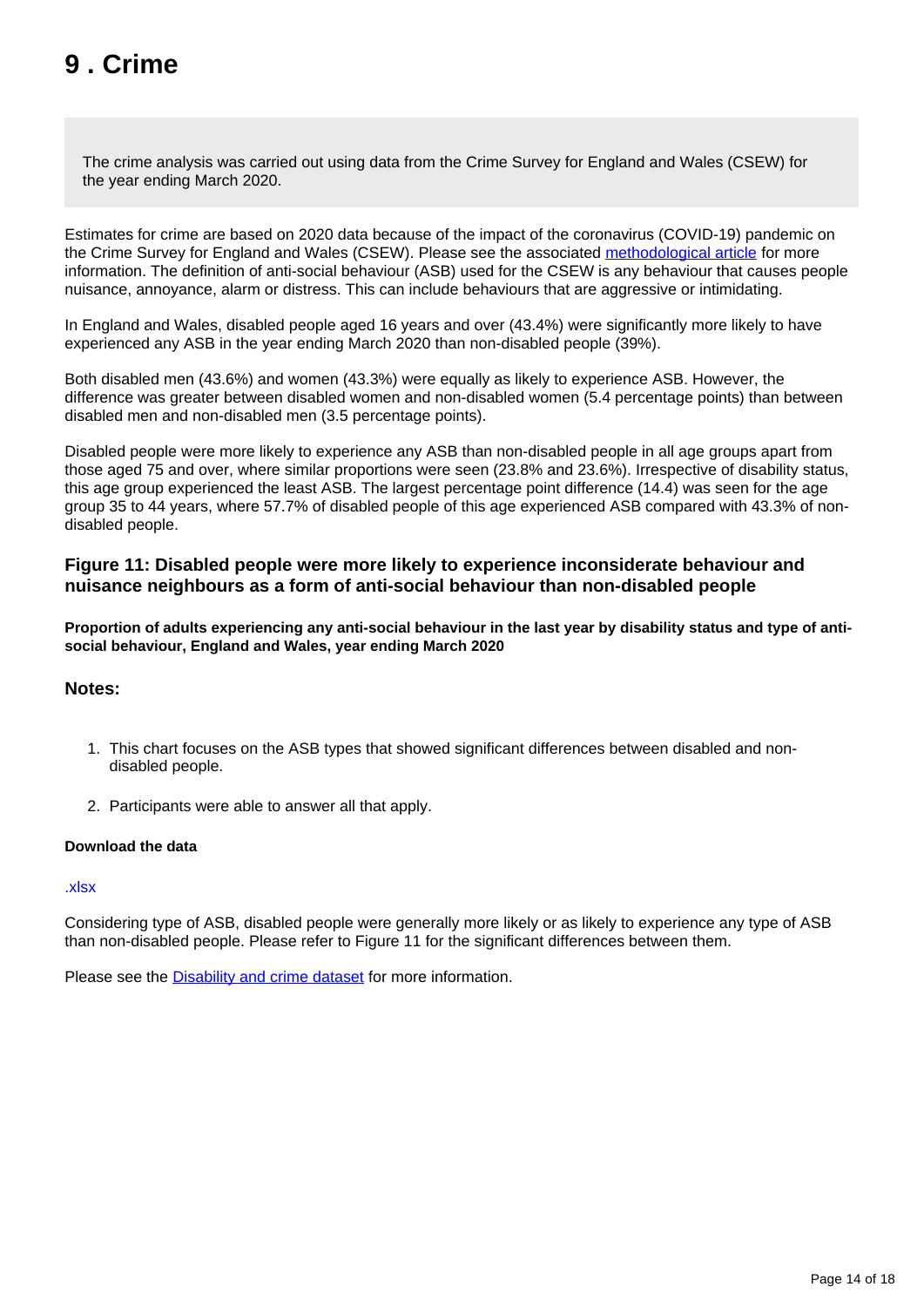## <span id="page-14-0"></span>**10 . Outcomes for disabled people in the UK data**

[Disability and education](https://www.ons.gov.uk/peoplepopulationandcommunity/healthandsocialcare/disability/datasets/disabilityandeducation) Dataset | Released 10 February 2022 Educational outcomes for disabled people in the UK aged 21 to 64 years, with analysis by age, sex, impairment type, impairment severity, country and region using Annual Population Survey (APS) data.

[Disability and employment](https://www.ons.gov.uk/peoplepopulationandcommunity/healthandsocialcare/disability/datasets/disabilityandemployment) Dataset | Released 10 February 2022 Employment outcomes for disabled people in the UK aged 16 to 64 years, with analysis by age, sex, impairment type, country, region, type of occupation and working patterns using Annual Population Survey (APS) data.

[Disability and social participation](https://www.ons.gov.uk/peoplepopulationandcommunity/healthandsocialcare/disability/datasets/disabilityandsocialparticipation) Dataset | Released 10 February 2022 Social participation outcomes for disabled people in England aged 16 years and over, with analysis of participation in civic engagements, social action, volunteering, and groups, clubs or organisations by age, sex, impairment severity and region using the Community Life Survey (CLS) data.

[Disability and housing](https://www.ons.gov.uk/peoplepopulationandcommunity/healthandsocialcare/disability/datasets/disabilityandhousinguk) Dataset | Released 10 February 2022 Housing outcomes for disabled people in the UK aged 16 to 64 years, with analysis by age, sex, impairment type, country and region using Annual Population Survey (APS) data.

[Disability and well-being](https://www.ons.gov.uk/peoplepopulationandcommunity/healthandsocialcare/disability/datasets/disabilityandwellbeing) Dataset | Released 10 February 2022 Average well-being outcomes for disabled people in the UK aged 16 to 64 years, with analysis by age, sex, impairment type, impairment severity, country and region using Annual Population Survey (APS) data.

[Disability and loneliness](https://www.ons.gov.uk/peoplepopulationandcommunity/healthandsocialcare/disability/datasets/disabilityandloneliness) Dataset | Released 10 February 2022 Loneliness outcomes for disabled people in England aged 16 years and over, with analysis by age, sex, impairment severity and region using the Community Life Survey (CLS) data.

[Disability and crime](https://www.ons.gov.uk/peoplepopulationandcommunity/healthandsocialcare/disability/datasets/disabilityandcrime) Dataset | Released 10 February 2022 Experience of anti-social behaviour (ASB) outcomes for disabled people in England and Wales aged 16 to 59 years, with analysis by age, sex, impairment type, impairment severity, country and region using the Crime Survey for England and Wales (CSEW) data.

## <span id="page-14-1"></span>**11 . Glossary**

For details on all definitions used in this article, please refer to the [accompanying methodology article's glossary](https://www.ons.gov.uk/peoplepopulationandcommunity/healthandsocialcare/disability/methodologies/outcomesfordisabledpeopleintheukmethodology2021update#:~:text=3.-,Glossary,-Disability-related%20definitions).

### **Disability**

To define disability in this publication, we refer to the Government Statistical Service (GSS) harmonised "core" [definition](https://gss.civilservice.gov.uk/policy-store/measuring-disability-for-the-equality-act-2010/). This identifies a person as disabled when they have a physical or mental health condition or illness that has lasted or is expected to last 12 months or more, which reduces their ability to carry out day-to-day activities.

The GSS definition is designed to reflect the definitions that appear in legal terms in the Disability Discrimination [Act \(DDA\) 1995](https://www.legislation.gov.uk/ukpga/1995/50/contents) and the subsequent [Equality Act 2010](https://www.legislation.gov.uk/ukpga/2010/15/section/6).

The GSS harmonised questions are asked of the respondent in the survey, which means that disability status is self-reported.

### **Severity**

Disabled people whose ability to carry out day-to-day activities is self-reported as "limited a lot" or "limited a little" by their impairment. Respondents were asked: "Does your condition or illness reduce your ability to carry out dayto-day activities?" with the responses, "yes, a lot" and "yes, a little" being taken to indicate severity of disability.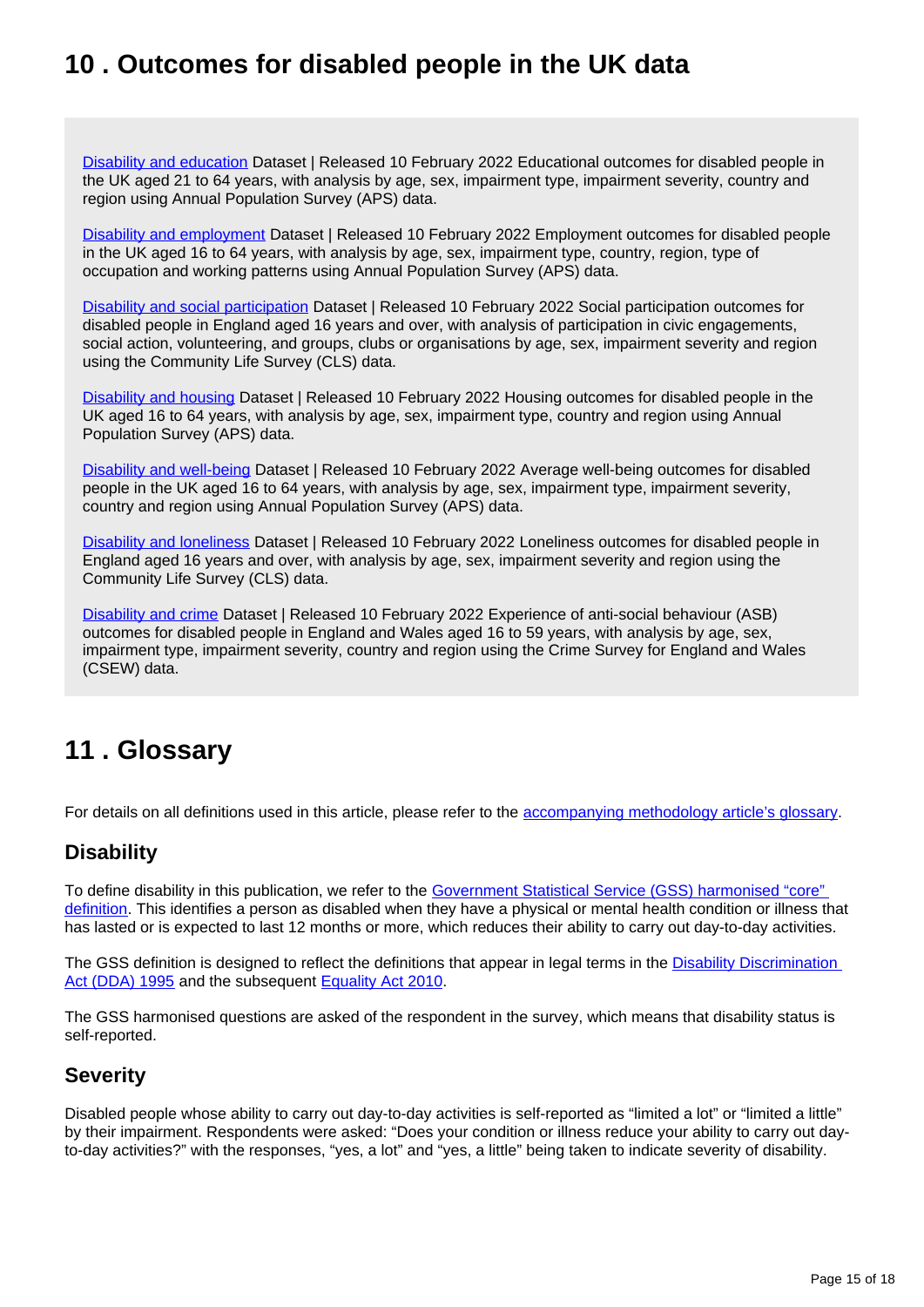### **Impairment**

An impairment is defined as any physical or mental health conditions or illnesses lasting or expected to last 12 months or more. Respondents were presented with a list of impairments and then asked to select all that applied to them and, subsequently, their "main health problem".

For all analysis conducted using the Crime Survey for England and Wales (CSEW), the [GSS harmonised principle](https://gss.civilservice.gov.uk/policy-store/impairment/) for impairment is used. Please see the methodological article for updates on any changes to the Impairments categories recorded by the Annual Population Survey (APS).

### **Statistical significance**

Any changes or differences mentioned in this publication are ["statistically significant"](https://www.ons.gov.uk/methodology/methodologytopicsandstatisticalconcepts/uncertaintyandhowwemeasureit#statistical-significance). The statistical significance of differences noted within the release are determined based on non-overlapping [confidence intervals.](https://www.ons.gov.uk/methodology/methodologytopicsandstatisticalconcepts/uncertaintyandhowwemeasureit#confidence-interval)

## <span id="page-15-0"></span>**12 . Data sources and quality**

Different datasets are used to produce the estimates on outcomes in different areas of life as outlined in Table 1. This section provides a brief introduction on the data sources. The **accompanying methodology article** provides more details on the impact of the coronavirus (COVID-19) pandemic on the data sources, survey coverage, and strengths and limitations of the analysis.

Table 1: Overview of datasets used in "Outcomes for disabled people in the UK: 2021" release

| Areas of life     | Data source                                      | <b>Population covered</b> |
|-------------------|--------------------------------------------------|---------------------------|
| <b>Education</b>  | <b>Annual Population Survey</b>                  | UK.                       |
| <b>Employment</b> | Labour Force Survey, Annual Population Survey UK |                           |
| <b>Housing</b>    | <b>Annual Population Survey</b>                  | UK                        |
| <b>Well-being</b> | <b>Annual Population Survey</b>                  | UK.                       |
| Crime             | Crime Survey for England and Wales               | <b>England and Wales</b>  |
|                   | Social participation Community Life Survey       | England                   |
| <b>Loneliness</b> | <b>Community Life Survey</b>                     | England                   |

### **Labour Force Survey (LFS)**

The [Labour Force Survey \(LFS\)](https://www.ons.gov.uk/surveys/informationforhouseholdsandindividuals/householdandindividualsurveys/labourforcesurvey) is a UK quarterly household survey of approximately 90,000 individuals each quarter. The survey does not cover communal establishments, except for NHS staff accommodation. Those living in student halls of residence or boarding school are included as part of their family household.

### **Annual Population Survey (APS)**

The [Annual Population Survey \(APS\)](https://www.ons.gov.uk/employmentandlabourmarket/peopleinwork/employmentandemployeetypes/methodologies/annualpopulationsurveyapsqmi) is an annual survey based on data collected in Wave 1 and Wave 5 on the LFS, combined with an annual local area boost sample run in England, Wales and Scotland.

The survey does not cover communal establishments, except for NHS staff accommodation. Those living in student halls of residence or boarding school are included as part of their family household. The APS dataset contains approximately 300,000 individuals.

### **Coverage and population of the APS and LFS**

Analysis conducted using the APS and the LFS has been restricted to those aged between 16 to 64 years in the case of employment, housing and well-being analysis. This is because the survey does not collect data for those aged under 16 years, and the disability variable is not robust for those aged over 64 years.

The APS datasets are produced for four different overlapping 12-month periods: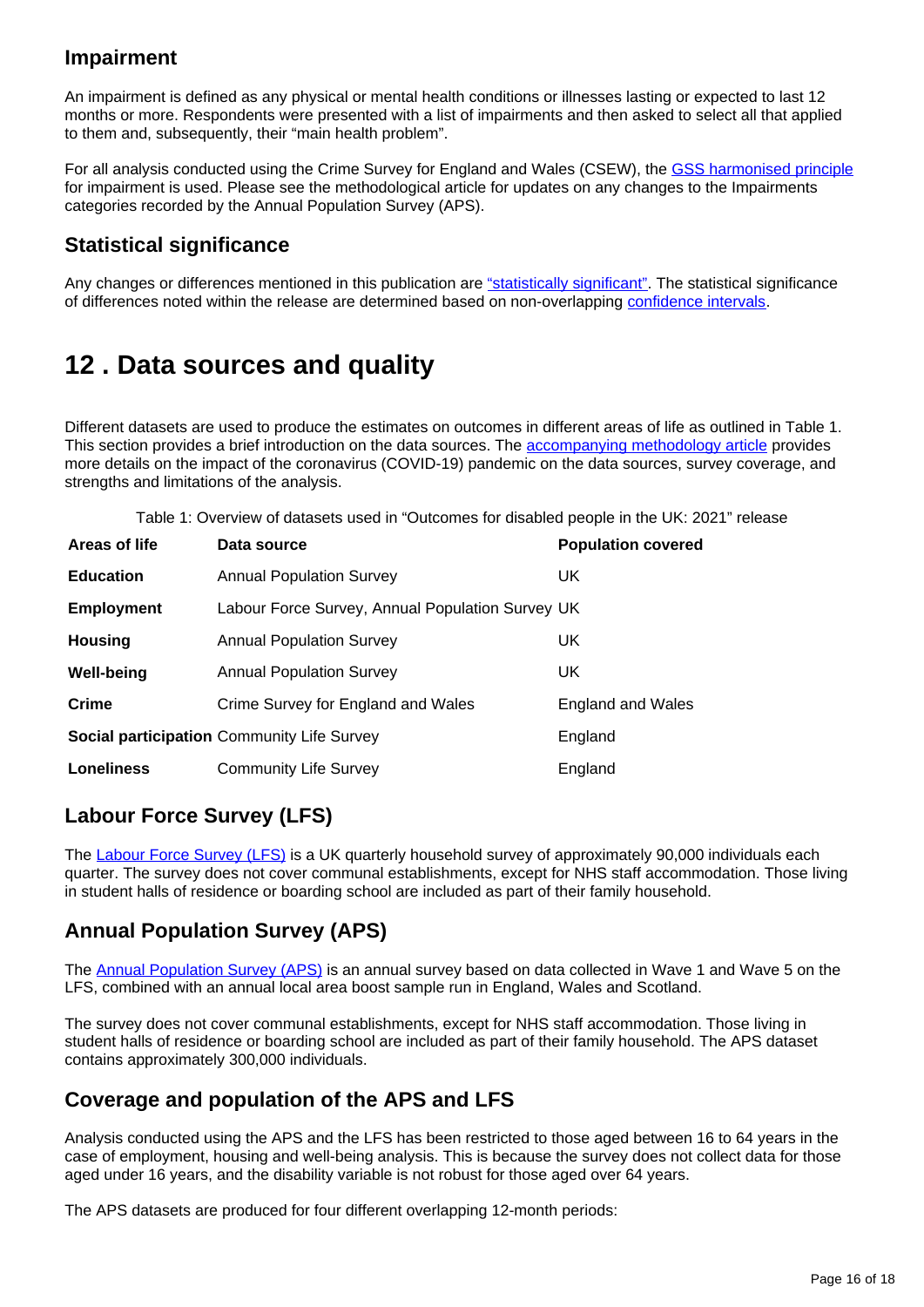- January to December
- April to March
- July to June
- October to September

Analysis for this publication was conducted for the July 2020 to June 2021 period for most breakdowns.

## **Community Life Survey (CLS)**

The [Community Life Survey \(CLS\)](https://www.gov.uk/government/collections/community-life-survey--2) is a household self-completion survey of approximately 10,000 people aged 16 years and over in England only. It is used to calculate social participation and loneliness proportions. The survey can be completed either in a paper or online format; the question regarding disability status is asked online only. Analysis was conducted on the year ending March 2021.

The loneliness and social participation analysis is restricted to people aged 16 years and over and to England only, as the CLS does not collect data for those aged under 16 years or the other countries in the UK. In each domain, participation refers to any involvement in the 12 months prior to completing the survey. For more detail, see the accompanying methodology article.

## **Crime Survey for England and Wales (CSEW)**

The analysis presented in this release uses data from the [Crime Survey for England and Wales \(CSEW\).](https://www.ons.gov.uk/surveys/informationforhouseholdsandindividuals/householdandindividualsurveys/crimesurveyforenglandandwales) This is a face-to-face victimisation survey, which asks approximately 35,000 respondents aged 16 years and over residing in households in England and Wales about their experiences of crime in the 12 months prior to the interview. Individuals residing in group residences (for example, care homes or halls of residence) or other institutions are not included in the CSEW sample.

A full list of the strengths and limitations of the CSEW can be found in the [Crime in England and Wales QMI](https://www.ons.gov.uk/peoplepopulationandcommunity/crimeandjustice/methodologies/crimeinenglandandwalesqmi).